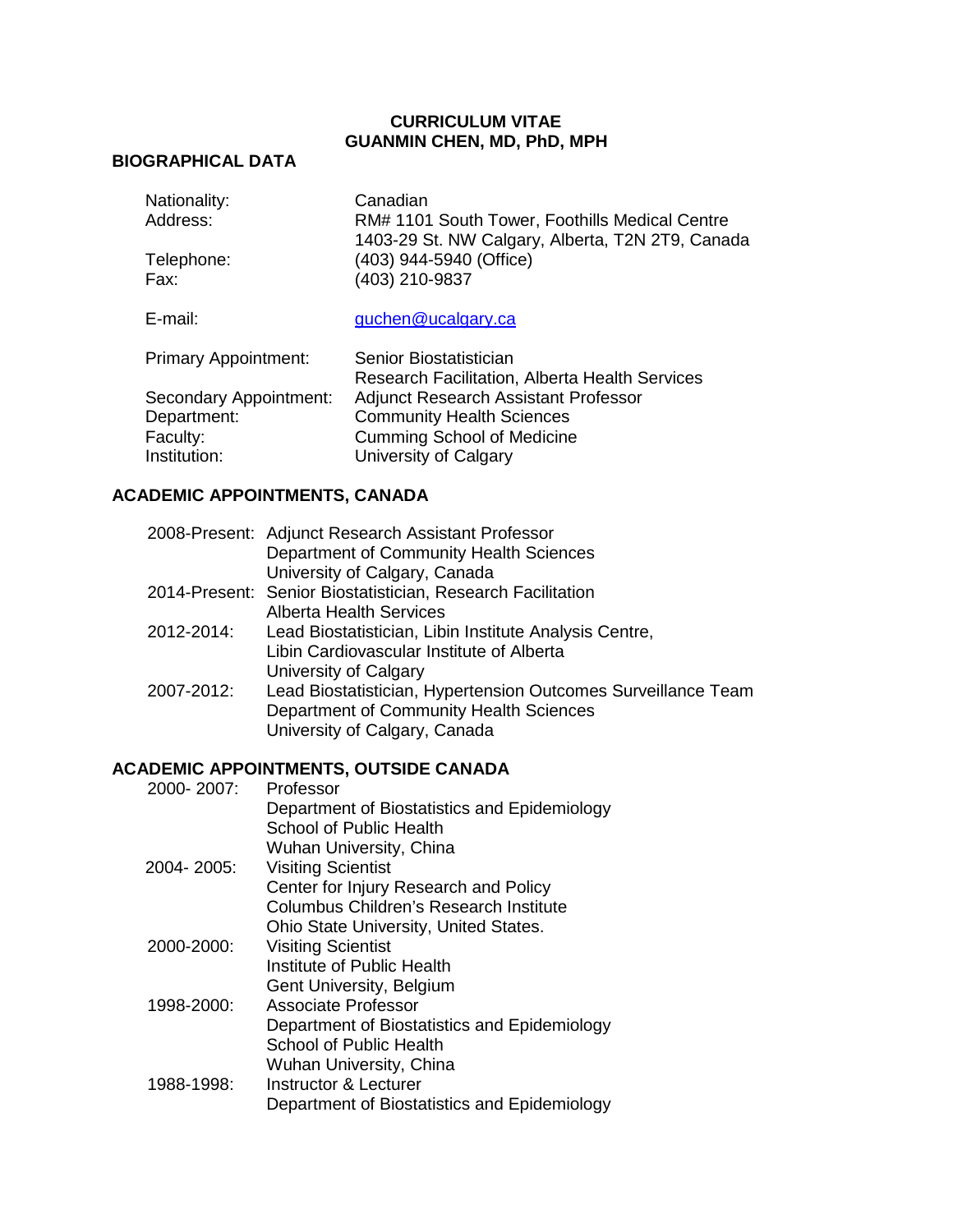#### Hubei Medical University, China

## **ACADEMIC EDUCATION**

| 1994-1997: | PhD in Biostatistics and Epidemiology-Health Research Methodology |
|------------|-------------------------------------------------------------------|
|            | West China University of Medical Science, China                   |
| 1991-1994: | Master Degree in Biostatistics and Epidemiology                   |
|            | Department of Biostatistics and Epidemiology                      |
|            | Tongji Medical University, China                                  |
| 1983-1988: | Bachelor of Medicine (Major: Public Health)                       |
|            | Henan Medical University, China                                   |

## **RESEARCH GRANTS AS PI**

- 1. Principal Investigator: The gender difference in vascular risk factors, early cognitive impairment and progression to dementia. CIHR \$69,876 2017-2018
- 2. Principal Investigator: Developing a vascular risk factor surveillance system: Exploring the "big data". Clinical Research Fund Seed Grant, Calgary Centre for Clinical Research (CCCR) University of Calgary \$27,400, 2016-2018
- 3. Principal Investigator: Hypertension treatment and dementia: a large population-based longitudinal study. Kathy Taylor Chair in Vascular Dementia Research ,\$20,000, 2014- 2015
- 4. Principal Investigator: An enhanced method to measure chronic disease burdens using health administrative data. CIHR, \$186,000, 2013-2016
- 5. Principal Investigator: An enhanced surveillance method to measure chronic disease burdens among Albertans based on health administrative data .Bridge Funding, Faculty of Medicine, University of Calgary,\$15,000, 2012-2014

# **RESEARCH GRANTS, COMPLETED**

- 1. Co- Investigator: United States/China Agricultural Injury Research Training Project. National Institute of Health (NIH), \$750,000, 2007-2011, Principal Investigator: Lorann **Stallones**
- 2. Co- Investigator: Sleep patterns and farm work-related injuries among middle schools students in China. Centers for Disease Control and Prevention, United States, \$35,000, 2007-2009, Principal Investigator: Huiyun Xiang
- 3. Principal Investigator: Methods for health risk assessment. Chinese Academy of Sciences, \$15,000, 2005-2007
- 4. Principal Investigator: Risk behavior and health promotion for HIV/AIDS among residents in rural area of China. Chinese Center for Disease Control and Prevention (China CDC), \$12,000, 2005-2007
- 5. Principal Investigator: Causal effects for prognosis of diabetes: A structural equation model and multilevel model analysis. Hubei Province Natural Science Funding, \$7,900, 2004-2006
- 6. Co- Investigator: Effects of evaluation for smoking intervention among medical students. USA-China health project, \$15,000, 2002-2006. Principal Investigator: Wang, Zengzen.
- 7. Principal Investigator: Community-based intervention effect and prognosis for patients with diabetes mellitus. Hubei Province Natural Science Funding, \$9,000, 2004-2006
- 8. Principal Investigator: Prognosis analysis of diabetes using multistate proportional hazard regression model. Hubei Province Natural Science Funding, \$6,800, 2000-2002
- 9. Co- Investigator: Socioeconomic status and the health of veteran in China. Ministry Health of China, \$6,000, 1997-2000. Principal Investigator: Mao, Zongfu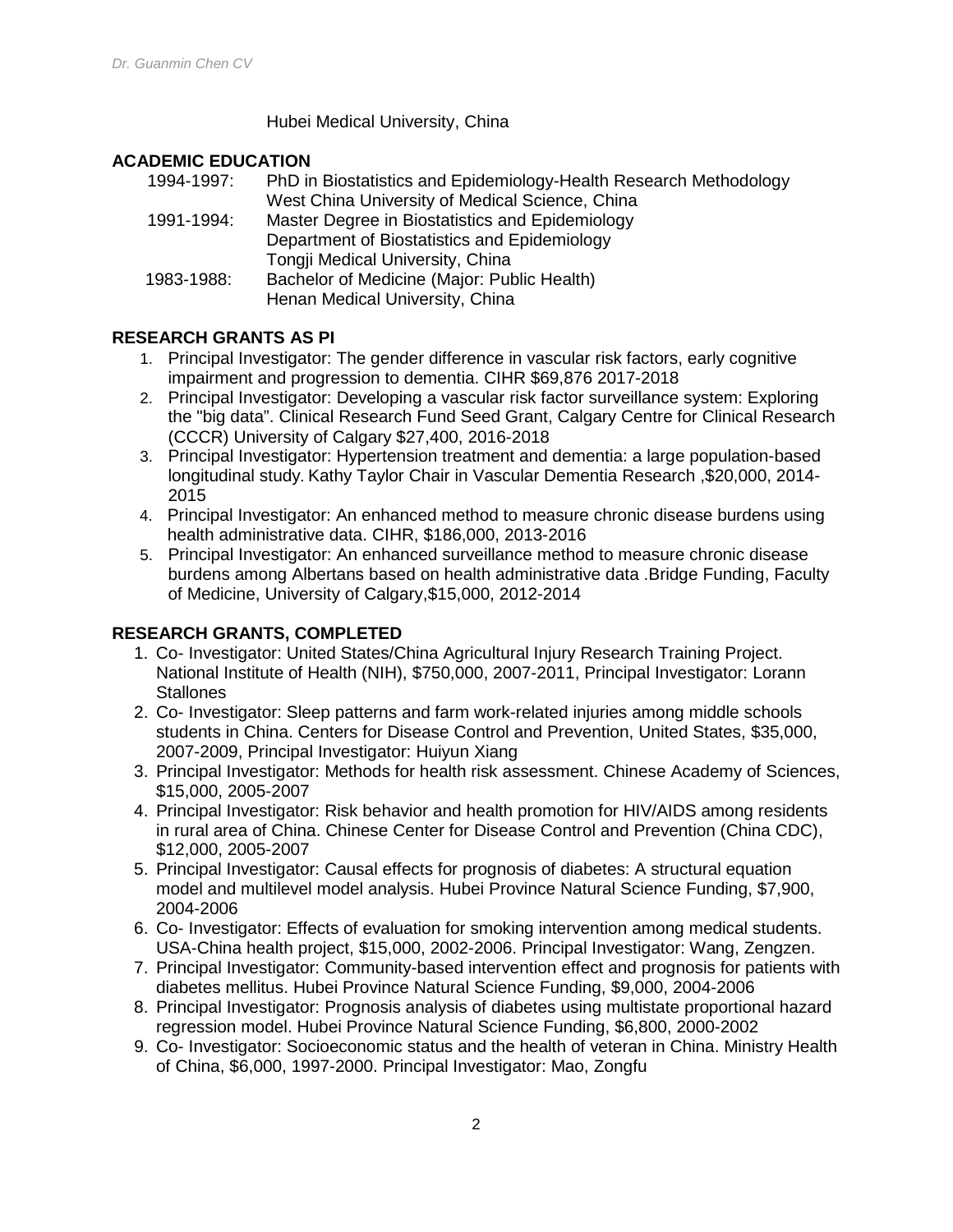## **SUPERVISING & CONSULTATION** (**University of Calgary, Canada)**

- 1. Statistical Consultation with Trainees and Research Staff
- 2. Outreach: Research Method for Public Health Journal Club ( 3 sessions, 6 hours)
- 3. Workshop Facilitator: Statistical Workshop for Library Staff at Health Sciences Library, University of Calgary (six sessions, 10 hours, January to February 2012)
- 4. Workshop Facilitator: Statistical method for medical Research (Medical Graduate Associates) University of Calgary (six sessions, 12 hours, June to July 2013).

#### **SUPERVISING** (**MPH Students, Wuhan University, China)**

Supervised 1 PhD student and 10 MPH students

#### **AWARDS & DISTINCTIONS**

- 1. Distinguished Achievement Award of Teaching, Wuhan University, China, 2002
- 2. Young Innovator Award, Hubei Province, China, 1998
- 3. Distinguished Research Award, Hubei Medical University, China, 1997

# **PROFESSIONAL ACTIVITIES**

- 1. Reviewer, CIHR project grant, Institute of Health Services and Policy Research (2016 present)
- 2. Board Member, Data and Safety Monitoring Board, Randomized double-blind study investigating dose-dependent longitudinal effects of vitamin D supplementation on bone health (2014-present)
- 3. Member, International Methodology Consortium for Coded Health Information (2009 present)
- 4. Member, Canadian Hypertension Education Program Outcomes Research Task Force, Hypertension Canada (2007-present)
- 5. Graduate Education Admissions Application Review Committee, Department of Community Health Sciences, University of Calgary (2015-present)
- 6. Member, American Statistical Association (2014-Present)
- 7. Member, O'Brien Institute for Public Health (2009-present)
- 8. Member, Libin cardiovascular Institute (2014-Present)

#### **ACADEMIC JOURNAL MANUSCRIPT REVIEW**

- 1. Circulation
- 2. Hypertension
- 3. American Journal Cardiology
- 4. American Journal of Public Health
- 5. Public Health
- 6. BMC Medical Research Methodology
- 7. BMC Health Services Research
- 8. Diabetes Research and Clinical Practice
- 9. International Journal of Environmental Research and Public Health
- 10.Primary Diabetes Care

# **PEER-REVIEWED PUBLICATIONS**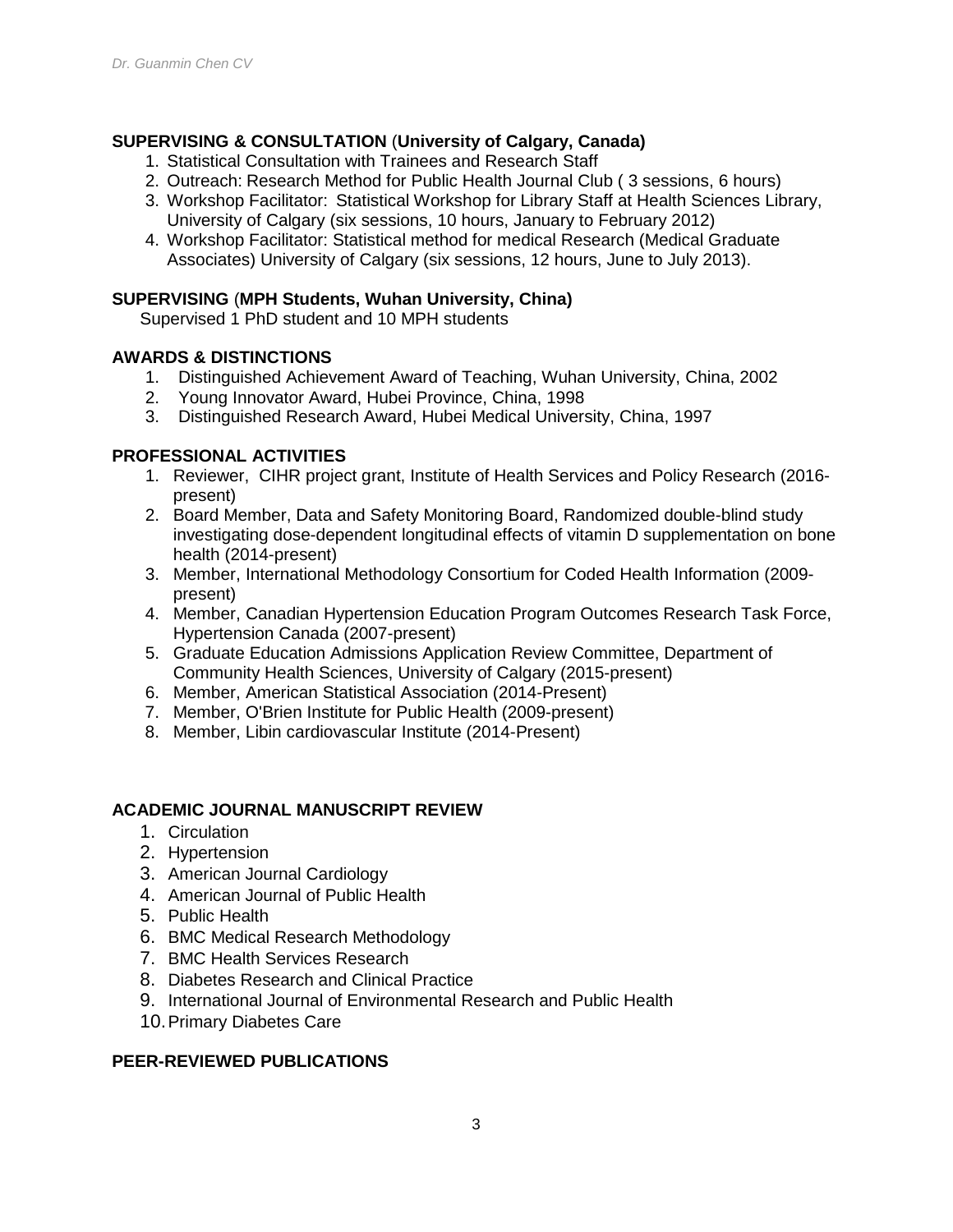- 1. Peng M, **Chen G**, Tang K, Quan H, Smith E, Faris P, Hachinski V, Campbell, N. Blood pressure at age 60-65 versus age 70-75 and vascular dementia: a population based observational study, Stroke(Submitted)
- 2. Liu Q, **Chen G**, Tang K, Quan H. Ethnic disparity for health resources utilization among newly diagnosed hypertension patients BMC Health Service Search (Submitted)
- 3. McChesney-Corbeil J, Barlow K, Quan H, **Chen G**, Wiebe S, Jette N. Validation of a Case Definition for Pediatric Brain Injury Using Administrative Data. Can J Neurol Sci. 2017;44(2):161-169
- 4. Rymkiewicz P, Ravani P, Hemmelgarn BR, McAlister FA, Southern DA, Walker R, **Chen G**, Quan H. Effects of longitudinal changes in Charlson comorbidity on prognostic survival model performance among newly diagnosed patients with hypertension. BMC Health Services Research, 2016; 16(1):671
- 5. **Chen G.** Influence of using different databases and 'look back' intervals to define comorbidity profiles for patients with newly diagnosed hypertension: Implications for health services researchers PLOS One 2016;11(9):e0162074
- 6. Wong JA, Quinn FR, Gillis AM, Burland L, **Chen G**, Wyse DG, Wilton SB. Temporal Patterns and Predictors of Rate vs Rhythm Control in Patients Attending a Multidisciplinary Atrial Fibrillation Clinic, Can J Cardiol. 2016;32(10): e7-e13.
- 7. Peng, M, **Chen G**, Lix LM, McAlister, Tu, K, Campbell NR, Hemmelgarn, Svenson LW, Quan H; Hypertension Outcome and Surveillance Team. Methods of defining hypertension in electronic medical records-validation against national survey data, Journal of Public Health. 2016; 38(3): e392-e399.
- 8. Peng, M, **Chen G**, Lix LM, McAlister, Tu, K, Campbell NR, Hemmelgarn, Svenson LW, Quan H; Hypertension Outcome and Surveillance Team. Refining hypertension surveillance to account for potentially misclassified cases. PLoS One. 2015 Mar 24;10(3)
- 9. Walker RL, **Chen G**, McAlister FA, Campbell NR, Hemmelgarn BR, Dixon E, Ghali W, Rabi D, Tu K, Jette N, Quan H; Hypertension Outcome and Surveillance Team. Relationship between primary care physician visits and hospital/emergency use for uncomplicated hypertension, an ambulatory care-sensitive condition. Can J Cardiol. 2014; 30(12):1640-8.
- 10. Tu K, Anderson LN, Butt DA, Quan H, Hemmelgarn BR, Campbell NR, McAlister FA; Hypertension Outcome and Surveillance Team (**Chen G**: team member). Antihypertensive drug prescribing and persistence among new elderly users: implications for persistence improvement interventions. Can J Cardiol. 2014;30(6):647- 52.
- 11. Liu Q, Quan H, **Chen G**, Qian H, Khan N. Antihypertensive medication adherence and mortality according to ethnicity: a cohort study. Canadian Journal of Cardiology 2014; 30(8): 925-31
- 12. Martin BJ, **Chen G**, Graham MM, Quan H. Coding of Obesity in Administrative hospital discharge abstract data: Accuracy and impact for future research studies. BMC Health Services Research BMC Health Services Research. 2014 Feb 13;14(1):70.
- 13. Clement FM, **Chen G**, Khan N,Tu K, Campbell N, Smith M, Quan H, Hemmelgarn BR, McAlister FA; Hypertension Outcome and Surveillance Team. Primary care physician visits by patients with incident hypertension. Canadian Journal of Cardiology 2014; 30(6): 653-60
- 14. Walker RL, **Chen G**, McAlister FA, Campbell NR, Hemmelgarn BR, Dixon E, Ghali W, Rabi D, Tu K, Jette N, Quan H; Hypertension Outcome and Surveillance Team. Hospitalization for Uncomplicated Hypertension: An Ambulatory Care Sensitive Condition. Canadian Journal of Cardiology, Canadian Journal of Cardiology 2013; 29(11):1462-9.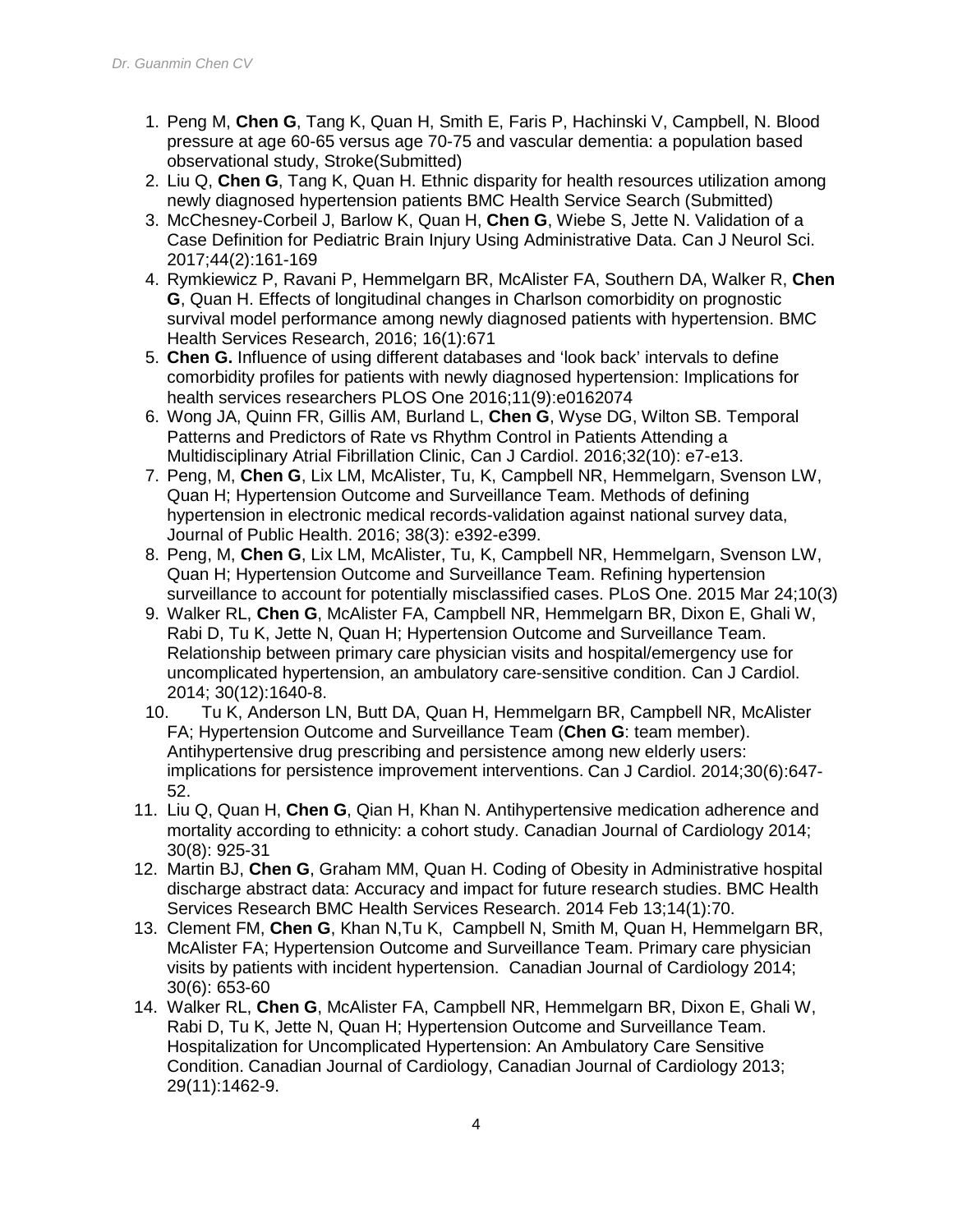- 15. Quan H, **Chen G,** Tu K, Bartlett G, Butt DA, Campbell NR, Hemmelgarn BR, Hill MD, Johansen H, Khan N, Lix LM, Smith M, Svenson L, Walker RL, Wielgosz A, McAlister FA; Hypertension Outcome and Surveillance Team. Outcomes among 3.5 million newly diagnosed hypertensive Canadians. Canadian Journal of Cardiology, 2013;29(5):592-7
- 16. Quan H, **Chen G,** Walker RL, Wielgosz A, Dai S, Tu K, Campbell NR, Hemmelgarn BR, Hill MD, Johansen H, McAlister FA, Khan N; Hypertension Outcome and Surveillance Team. Incidence, cardiovascular complications and mortality of hypertension by sex and ethnicity. Heart, 2013;99(10):715-21
- 17. Quan H, Smith M, Bartlett-Esquilant G, Johansen H, Tu K, Lix L; Hypertension Outcome and Surveillance Team(**Chen G**:team member). Mining administrative health databases to advance medical science: geographical considerations and untapped potential in Canada. Canadian Journal of Cardiology, 2012;28(2):152-4
- 18. Lix LM, Walker R, Quan H, Nesdole R, Yang J, **Chen G**, & CHEP ORTF Hypertension Outcomes and Surveillance Team. Features of physician services databases in Canada. Chronic Diseases and Injuries in Canada 2012;3294):186-93.
- 19. Januel JM, **Chen G,** Ruffieux C, Quan H, Douketis J, Crowther M, Colin C, Ghali WA, Burnana B, for IMECCHI Group. Symptomatic In-Hospital Deep Vein Thrombosis and Pulmonary Embolism following Hip and Knee Arthroplasty among Patients Receiving Recommended Prophylaxis: A Systematic Review. JAMA, 2012; 307(3):294-303
- 20. Walker R, **Chen G**, Campbell N, Hemmelgarn B. McAlister F. Quan, H, Tu K, Khan N, Hemmelgarn B; Canadian Hypertension Education Program Outcomes Research Task Force. Canadian provincial trends in antihypertensive drug prescriptions between 1996 to 2006. Canadian Journal of Cardiology 2011; 27(4):461-7.
- 21. **Chen G,** McAlister FA, Walker RL, Hemmelgarn BR, Campbell N. Cardiovascular outcomes in Framingham participants with diabetes: the importance of blood pressure. Hypertension 2011; 57(5):891-7.
- 22. Campbell N, **Chen G.** Canadian Efforts to Prevent and Control Hypertension. Canadian Journal of Cardiology. 2010; 26(Suppl C):14C-17C.
- 23. Mohan S, **Chen G**, Campbell N, Hemmelgarn B. Regional variations in not treating diagnosed hypertension in Canada. Canadian Journal of Cardiology. 2010; 26(8):409- 413.
- 24. **Chen G**, Khan N, Walker R, Quan H. Validating ICD coding algorithms for diabetes mellitus from administrative data. Diabetes Research and Clinical Practice 2010;89(2):189-95.
- 25. Lv Y, Zou Z, **Chen G**, Jia H, Zhong J, Fang W. Amlodipine and angiotensin-converting enzyme inhibitor combination versus Amlodipine monotherapy in Hypertension: A Meta-Analysis of Randomized Controlled Trials. Blood Pressure Monitoring 2010;15:195-204.
- 26. **Chen G,** Khan, N, King K, Brenda Hemmelgarn B, Quan H. Home care service utilization and congestive heart failure outcomes: comparing Asian and Other Canadian patients. BMC Cardiovascular Disorder 2010, 10:12.
- 27. **Chen G**, Campbell N. Hypertension surveillance and outcome: an administrative data approach. International Journal of Cardiology, 2009; 137 (supplement 1): S52.
- 28. Quan H, Khan N, Hemmelgarn B, Tu K, **Chen G,** Campbell N, Hill MD, Ghali WA, McAlister FA; Hypertension Outcome and Surveillance Team of the Canadian Hypertension Education Program. Validation of a case definition to define hypertension using administrative data. Hypertension, 2009; 54:1423-1428.
- 29. **Chen G,** Hemmelgarn B, Alhaider S, Quan H, Campbell N, Rabi D. Meta-analysis of adverse cardiovascular outcomes associated with antecedent hypertension after myocardial infarction. America Journal of Cardiology 2009; 104(1):141-147.
- 30. Postel MW, Jaung MS, **Chen G**, Yu S, Stallones L, Xiang H. Farm work-Related injury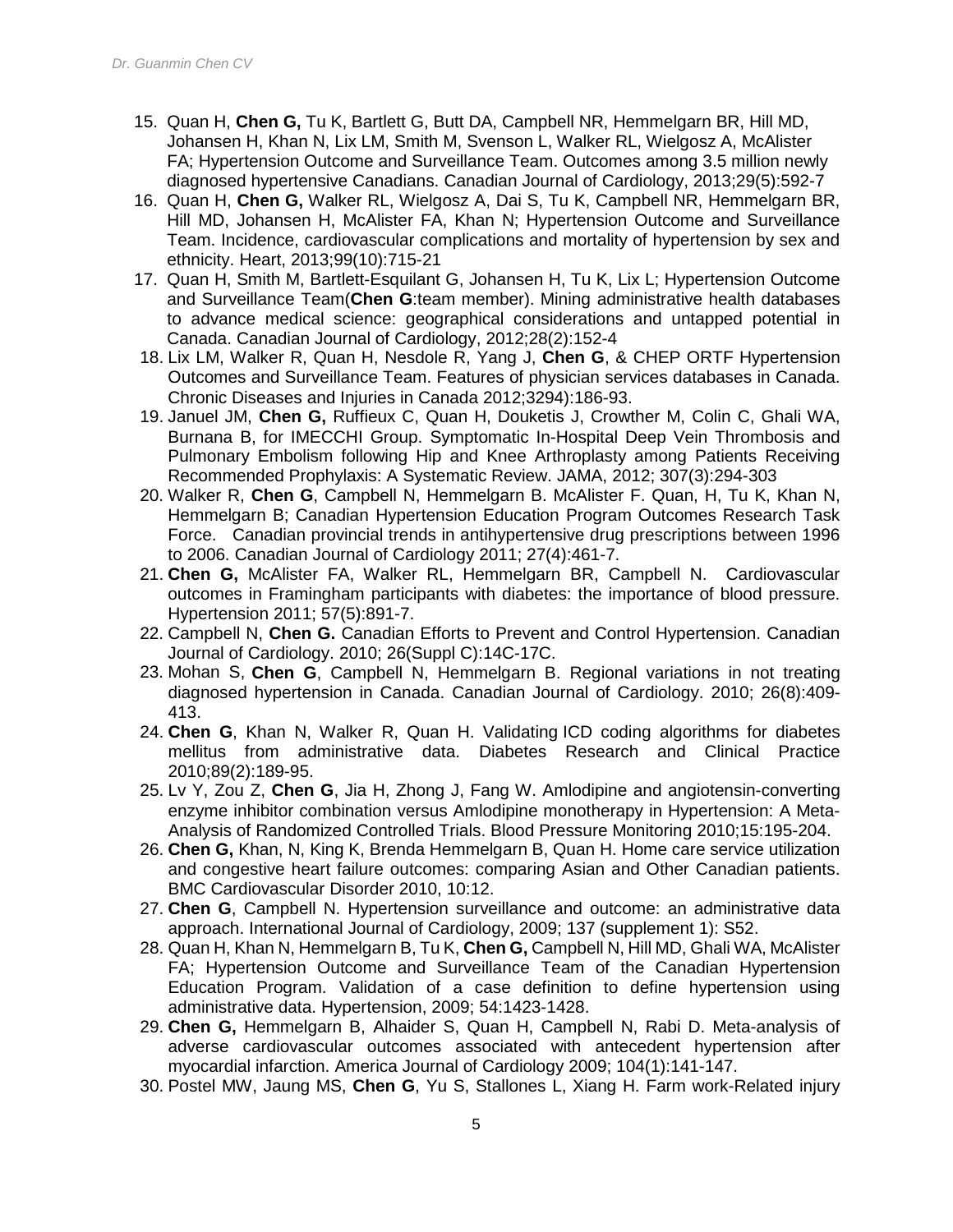among middle school students in rural China. Journal of Agricultural Safety and Health 2009;15(2):129-142.

- 31. Stankus V, Hemmelgarn B, Campbell N, **Chen G**, McAlister F. Improving hypertension management and reducing cost. Canadian Journal of Clinical Pharmacology 2009;16(1):e151-e155.
- 32. **Chen G**, Faris P, Hemmelgarn B, Walker R, Quan H. Measuring the agreement of administrative data with chart view using adjusted and unadjusted Kappa. BMC Medical Research Method 2009; 9(1):5.
- 33. McAlister FA, Feldman RD, Wyard K, Brant R, Campbell NR; CHEP Outcomes Research Task Force (**Chen G**: team member). The impact of the Canadian Hypertension Education Programme in its first decade. Eur Heart J. 2009 Jun; 30(12):1434-9
- 34. **Chen G,** Fei L, Ding D. The association of psychological symptoms and unintentional injury among elderly Chinese people. International Journal of Injury Prevention and Promotion 2008; 15(3):157-163.
- 35. Hemmelgarn B, **Chen G,** Walker R, McAlister F, Quan H, Tu K, Khan N, Campbell N. Trends in antihypertensive drug prescriptions and physician visits in Canada between 1996 to 2006. Canadian Journal of Cardiology 2008; 24(6):507-512.
- 36. **Chen G**,Sinclair S. Smith G, Kelleher K, Pajer, K, Gardner W, Xiang H.Personality disorders and nonfatal unintentional injuries among U.S. adults: results from national epidemiology survey on alcohol and related conditions. Injury Prevention 2008; 14:180- 184
- 37. Xiang H, **Chen G,** Smith G. A comparison of Clinical Treated Pediatric Injuries in the United States and China. International Pediatrics 2007; 22(4): 187-191.
- 38. **Chen G**, Sinclair S, Smith G, Ranbom L, Xiang H. Incidence and patterns of burn injuries among children with disabilities. Journal of Trauma 2007;62(3):682-6.
- 39. Stevens J, Kelleher K, Greenhouse J, **Chen G**, Xiang H, Kaizar E, Jensen P, Arnold E. Empirical evaluation of the generalizability of the sample from the Multimodal Treatment Study for ADHD. Administration and Policy in Mental Health and Mental Health Service Research 2007;34(3):221-32.
- 40. **Chen G,** Smith G, Sinclairm S, Ranbom L, Xiang H. Hospitalized ocular injuries among persons with low socioeconomic status: a Medicaid enrollees-based study. Opththalmic Epidemiology 2006;13(3):199-207
- 41. **Chen G,** Smith G, Deng S, Chen G, Kelleher K, Xiang H. Psychological symptoms and nonfatal unintentional injury among Chinese adolescent: a prospective study. Journal of Adolescent Health 2005:37(6): 460-466
- 42. **Chen G**, Gary Smith, Shusong Deng, Sarah Hostetler, Huiyun Xiang. Nonfatal injuries among middle and high school students in Guangxi, China. American Journal of Public Health 2005;95(11):1989-1995
- 43. Xiang H, Stallones L**, Chen G,** Hostetler S, Kelleher K. Nonfatal injuries among U.S. children with disabling conditions. American Journal of Public Health 2005;95(11): 1970- 1975
- 44. Xiang H, Stallones L, **Chen G,** Smith G. Work-related eye injuries treated in hospital emergency department in the US. American Journal of Industrial Medicine 2005; 48(1):57- 62
- 45. Xiang H, Smith G, Wilkins J, **Chen G**, Hosteler S, Stallones L. Obesity and risk of nonfatal unintentional injuries. American Journal of Preventive Medicine 2005; 29(1): 41-45
- 46. Tan X, **Chen G** , Peng X, Wang F, Bi B, Tao N, et al.. Cross-sectional study of cardiovascular effects of carbon disulfide among Chinese workers of a viscose factory. International Journal of Hygiene Environmental Health 2004, 207(3):217-225.
- 47. Tan X, Zheng Z, Hong Y, **Chen G**, Baglian C, Joyuex M. A medical behavior questionnaire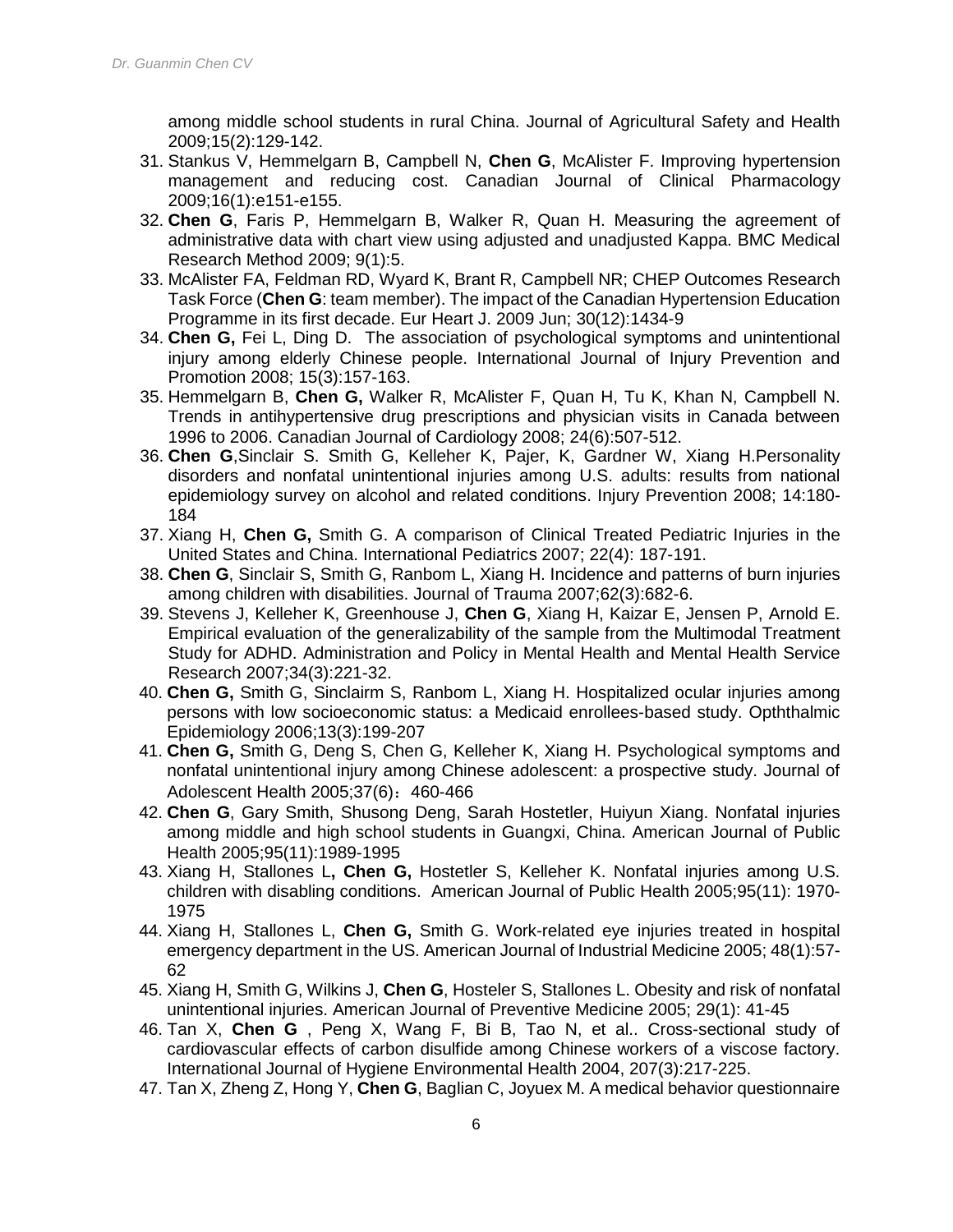survey of Chinese off-duty persons, Safety Science Monitor 2001; 6(1): 16-21

- 48. Rong Y, Wu X, **Chen G**, Zhao M, Wu X. Mocrosatellite instability and loss of heterozygosity of human leucocyte antigen class I gene in cervical carcinoma. Chinese Journal of Medical Genetics 2004, 21(4):342-346.(in Chinese)
- 49. **Chen G**, Li K, Tan X. The Risk factors analysis of influencing the medical demand in countryside in China. Chinese Journal of Public Health 2003; 21; 339-341.(in Chinese)
- 50. Zeng J, **Chen G**. The Compliance studies of the patients in the new medical service system in rureal in China. Chinese Journal of New Drugs and Clinical Remedies 2003; 5:123-125.(in Chinese)
- 51. Zeng J, **Chen G,** Sun J. Medical service investigation of clinical doctor in the countryside in China. Chinese Rural Health Service Administration 2003; 2:37-39.(in Chinese)
- 52. Zeng J, **Chen G,** Deng S. The Status of clinic units and health service in Yichang, China. Rural Health Service Administration 2003; 2:45-47.(in Chinese)
- 53. Zeng J, **Chen G**, Song Q. The socioeconomic status of the doctors in clinic units in countryside. Rural Health Service Administration 2003; 2:3-5.(in Chinese)
- 54. Fei L, **Chen G**, Li K, Tang X. The risk factors analysis of morbidity in the countryside residents using logistic regression model in Yichang, China. Rural Health Service Administration 2003; 2:52.(in Chinese)
- 55. Sun J, **Chen G**, Wang L, Chen H, Yuan T. The investigation of health status of pregnancy in countryside. Rural Health Service Administration 2003; 2:59.(in Chinese)
- 56. Fei L, **Chen G**, Chen H. The risk factors analysis of diabetes mellitus with complication of high blood pressure. Journal of Mathematical Medicine 2003; 13: 125-127.(in Chinese)
- 57. Feng T, **Chen G**. The history and the development trends of the doctor in the clinic units in the countryside in China. Acta of Chinese Medicine 2003; 1:165-166.(in Chinese)
- 58. Chen H, **Chen G**, Sun J. The investigation of latent health service demand. Chinese Journal of Public Health 2003; 19(9): 977-978.(in Chinese)
- 59. Chen X, **Chen G**, Li Q. The psychological symptoms of evaluation for pregnancy: community-based intervention study. Acta of Chinese Medicine 2003; 9: 247-248.( in Chinese)
- 60. Chen H, **Chen G**. The methods of teaching for the software SAS in the medical statistics class. Northwest Medical Education 2003; 3:16-17.(in Chinese)
- 61. Zeng J, **Chen G**, Meng Q, Li R. The development of medical specialist system in the United States. Continuous Medical Education, 2003; 6:5-7.(in Chinese)
- 62. Fei L, **Chen G**. The effects of health education on the psychological symptoms for the Diabetes mellitus. Hubei Journal of Preventive Medicine 2003; 2:2-5.(in Chinese)
- 63. Deng S, Luo H, **Chen G**, Wang C, Li S, Tan X. The attitude and knowledge for SARS in the middle students in Wuhan. Hubei Journal Preventive Medicine 2003; 3:1. (In Chinese)
- 64. Deng L, **Chen G**, Tan X. Life-quality and it's influencing factors for the Patients of NIDDM with Complication, Chinese Journal of Public Health 2002; 20: 157-158.(in Chinese)
- 65. Deng L, **Chen G,** Tan X. Risk factor analysis of life quality for NIDDM, Chinese Journal of Public Health 2002; 20: 402-403.(in Chinese)
- 66. Pen X, Tan X, **Chen G.** Epidemiological study of long-term exposure to lower concentration of carbon disulfide on cardiovascular system of workers in viscose rayon factory. Chinese Journal of Public Health 2001; 17: 647-648.(in Chinese)
- 67. **Chen G**, Chen H, Mao Z. Canonical correlation analysis on psychological status and happiness of wounded veterans, Chinese Journal Public Health 2000; 16: 656-657.(in Chinese)
- 68. Wang J, **Chen G**. Study on the latent variable nonlinear modeling, Journal of Mathematical Medicine 1999; 12: 1-3.(in Chinese)
- 69. **Chen G**, Ni Z, Chen H. Prognosis analysis of the patients with impaired glucose tolerance: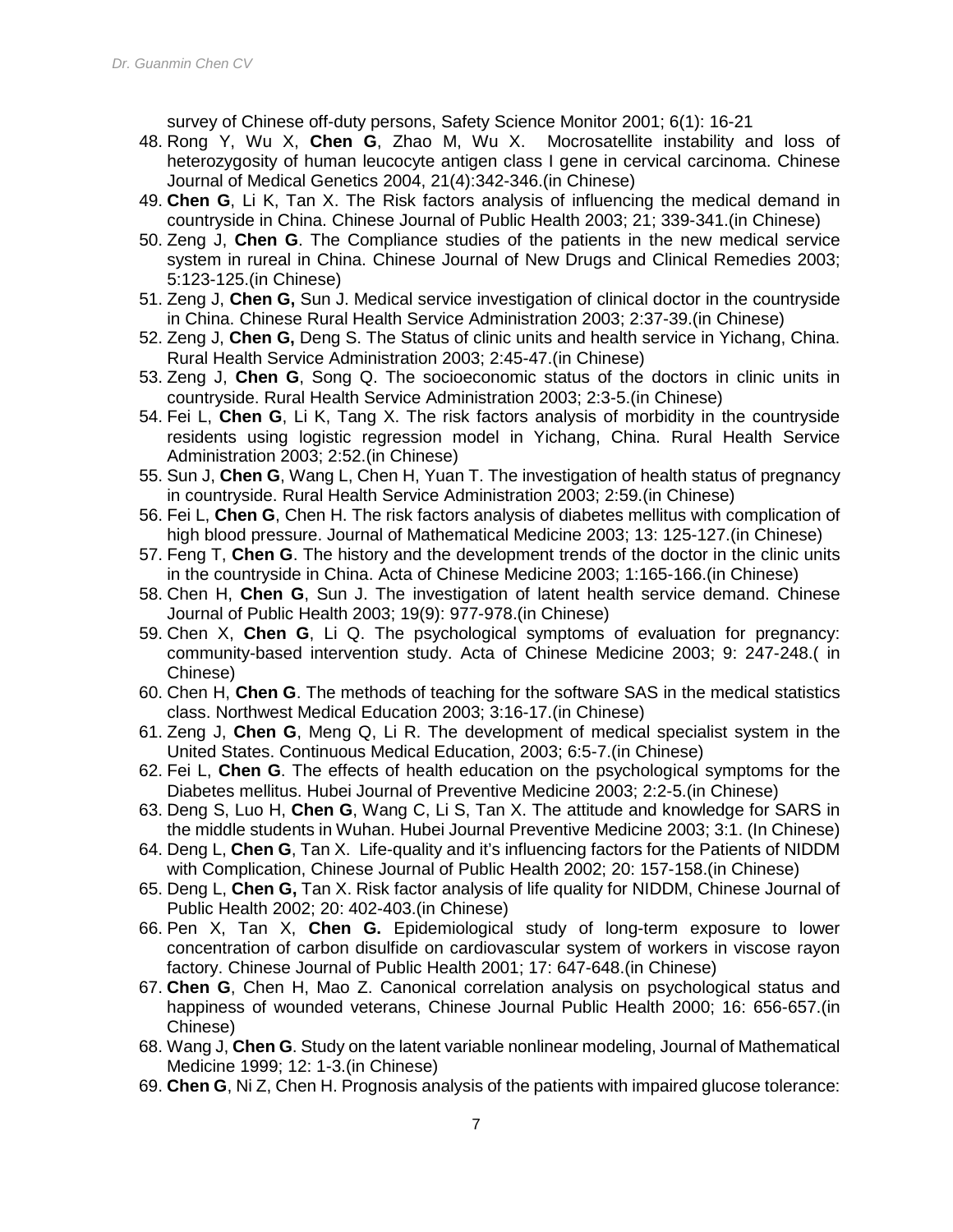A follow-up study. Chinese Journal of Public Health 1999; 17: 324-356. (in Chinese)

- 70. **Chen** G, Chen H, Song Q. Ploychoric correlation coefficient and its estimation. Journal of Mathematical Medicine 1999; 12: 183-184.(in Chinese)
- 71. **Chen G,** Zhang X, Chen H. Ployserial correlation coefficients and its estimation. Journal of Mathematical Medicine 1999; 12: 101-104.(in Chinese)
- 72. **Chen G**, Ni Z, Zhang J, Wang J, Pan X. Type II diabetes mellitus risk factors analysis using causing model, Acta Academiae Medicinae Hubei 1999; 20: 189-190.(in Chinese)
- 73. Xie J, **Chen** G, Chen H. Type II diabetes mellitus risk factors analysis using logistic regression model. Journal of New Medicine 1999; 9: 163-164.(in Chinese)
- 74. **Chen G**, Chen H. The method of correcting weights for benefits evaluation for hospitals. Chinese Health Quality Management 1999; 4: 56-57.(in Chinese)
- 75. **Chen G**, Ni Z, Zhang J. Risk factors analysis for NIDDM using multi-states Cox's proportional hazard regression model, Journal of Mathematical Medicine 1998; 11: 97- 100.(in Chinese)
- 76. **Chen G,** Ni Z, Zhang J. Risk factors for type II diabetes mellitus: linear structural Relationship model analysis, Journal Chinese of Health Statistics 1998; 15: 12-17. (in Chinese)
- 77. Ding Y, Mao Z, **Chen G**. Cross-section investigation on the profile of using statistical methods in medical articles, Tianjin Medical Journal 1998; 26: 291-292.(in Chinese)
- 78. Wang J, **Chen G**, Ni Z. Multiple sample analysis method of latent variable, Journal of Mathematical Medicine 1998; 11: 292-293.(in Chinese)
- 79. **Chen G,** Yu S. Cox's proportional hazard model analysis on the factors influencing smoking relapse, Practical Preventive Medicine 1997; 4: 3-7. (in Chinese)
- 80. **Chen G**, Ni Z. The logistic modeling of inter-observer agreement rate in clinical diagnosis, Journal of Mathematical Medicine 1997; 10: 111-112. (in Chinese)
- 81. **Chen G,** Mao Z, Ding Y. Risk factor for chronic disease among aged people: Cox's proportional hazard regression model analysis. Chinese Journal of Public Health 1997; 14: 376-377.(in Chinese)
- 82. Zhang J, **Chen G**, Ni Z, Zhen Z. The methods of teaching the course of medical statistics, Chinese Health Service Management 1997; 3:146-148.(in Chinese)
- 83. Hao Y, Zhang Y, **Chen G**, Ni Z. Risk factor analysis of NIDDM using Cox's proportional regression model, Chinese Journal of Health Statistics 1997; 14: 15-18(in Chinese)
- 84. **Chen G,** Xiang X, Yu S, Wang Z. A comparison of short-term effects for smoking intervention on patients between hospitals, Medicine of Chinese Civil Administration 1997; 9: 23-25.(in Chinese)
- 85. Fei L, Shi L, **Chen G.** Evaluation of psychological symptoms among inpatients with NIDDM, Health Psychology 1997; 5: 118-119.(in Chinese)
- 86. **Chen G**, Wang S. The methods of correction RR using positive predictive value for disease misclassification in epidemiological studies, Chinese Journal of Health statistics 1996; 13: 20-22. (in Chinese)
- 87. **Chen G,** Yu S. A short-term effects evaluation for smoking intervention in medical professional workers in Wuhan China, Chinese Journal of Social Medicine 1996; 4: 56- 58.(in Chinese)
- 88. Du J, Ni Z, **Chen G**. Theory and practice for teaching the course of medical statistics for medical postgraduate, Northwest Medical Education1996; 14: 24-5. (in Chinese)
- 89. **Chen G**, Yu S. Intervention study on smoking in MFRIT, Chinese Journal of Health education 1995; 11: 7-9.(in Chinese)
- 90. **Chen G,** Yu S. Statistical model in the smoking intervention. Journal of Mathematical Medicine 1995; 8:108-110.(in Chinese)
- 91. **Chen G,** Yu S. The evaluation of smoking intervention among patients: logistic regression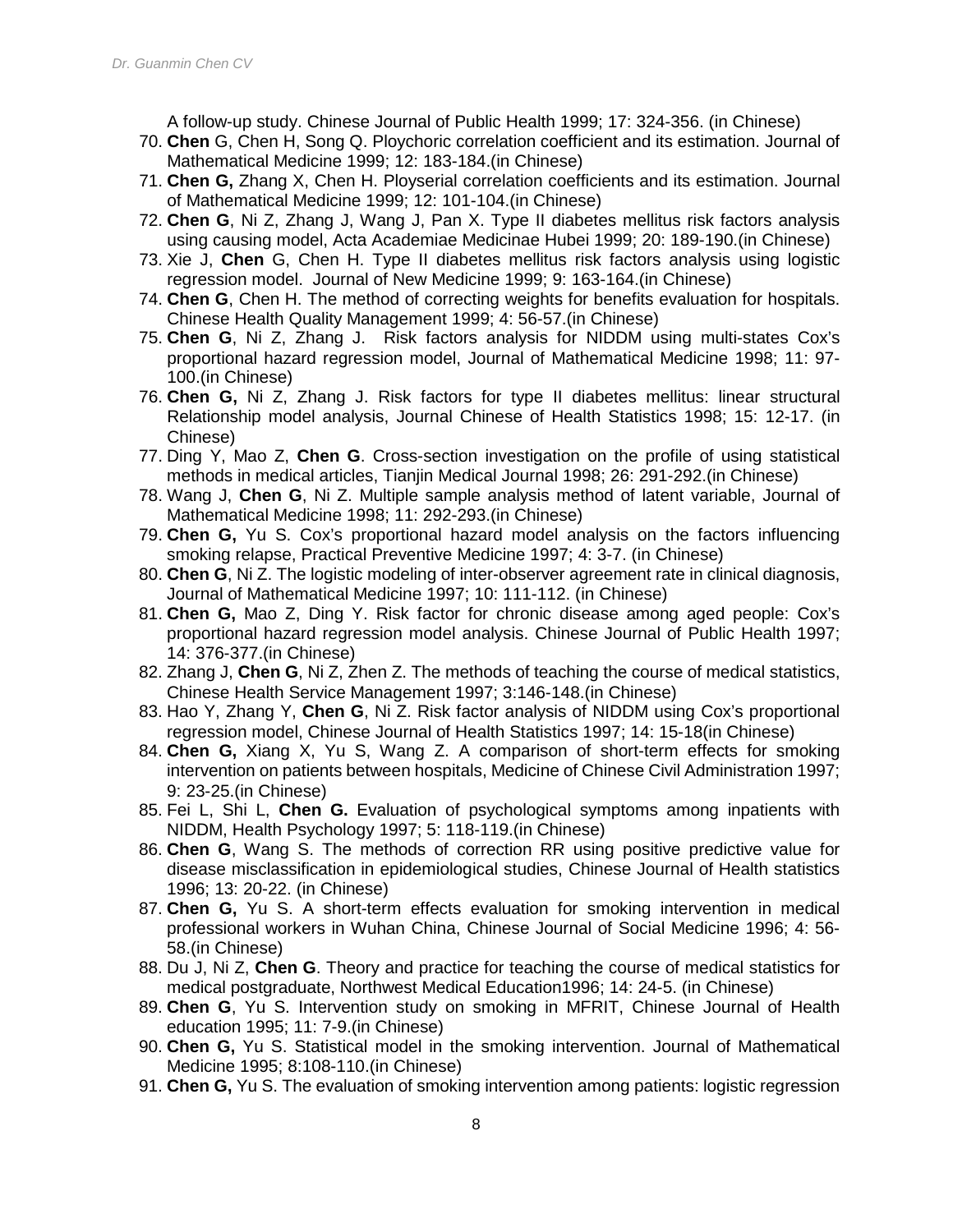model analysis, Journal of Mathematical Medicine 1994; 7: 256-57. (in Chinese)

92. **Chen G**, Wang S. The risk factors analysis of deaf–mute for children, Acta of Hubei Medicine 1990; 11: 126-28. (in Chinese)

# **PUBLISHED BOOK CHAPTERS (In Chinese)**

- 1. Medical Statistics (Second Edition) (Chapter 7, 9 and 11), People's Health Press, Beijing, 2005
- 2. Medical Statistics (Chapter 7, 9 and 11), Peoples Health Press, Beijing, 2000
- 3. Biostatistics (Chapter 4 and 9), Academy Press, Beijing, 2003
- 4. Applied Multivariable Statistics Analysis (Chapter 7, 8, 9, and 10), Hubei Science and Technology Press, Wuhan 1995
- 5. Methods for Clinical Research (Editor-in-Chief, Chapter 1, 3, 6, 7, 8, 9, 10, and 11), Henan Medical University Press, Zhengzhou 2000
- 6. Statistics and Application of Software SPSS 13.0 (Chapter 9 and 10), Peoples Health Press, Beijing, 2005
- 7. Preventive Medicine (Chapter 6, 7, 8, 9, and 10), Beijing University Press, Beijing, 2004
- 8. Public Health (Chapter 3, 4, 6 7 and 8), Hubei Science and Technology Press, Wuhan 2003

## **OR***A***L PRESENTATIONS FOR CONFERENCE (Most recent 3 years)**

- 1. **Chen G.** Dyslipidemia incidence, prevalence, treatment adherence and patient's outcomes using EMR data. Research and Evaluation Committee, Hypertension Canada, Montreal, Canada. Oct 20, 2016.
- 2. Gerber B, Cowling T, **Chen G** et al. MS patient characteristics and healthcare resource utilization from administrative databases: Real-world evidence from Alberta, Canada. The 32nd Congress of the European Committee for Treatment and Research in Multiple Sclerosis. London, United Kingdom. September 14-17, 2016.
- 3. Gerber B, Cowling T, **Chen G** et al. The impact of treatment adherence on clinical and economic outcomes in Multiple Sclerosis: Real-world evidence from Alberta, Canada. The ISPOR 19th Annual European Congress. Vienna, Austria. October 29- November 2,2016
- 4. Zeng Z, **Chen G.** Injury proneness and factors of physiology and psychology among college freshmen: A matched case-control study. 2014 Shanghai International Conference on Social Sciences (ICSS 2014), Shanghai China.
- 5. **Chen G.** Influence of using different databases and lookback intervals to define comorbidity for patients with newly diagnosed hypertension. **2014 International** Health Data Linkage Conference, Vancouver Canada, 2014
- 6. Kissel CK, **Chen G.** Outcomes and characteristics of patients with non-obstructive coronary artery disease presenting with stable angina and ACS. ESC Congress 2014, European Conference of Cardiology. Barcelona, Spain
- 7. **Chen G.** et al. A SAS macro to estimate proportional hazard regression models using administrative data, Research Methods for Public Health Journal Club, Calgary, 2012
- 8. **Chen G**. et al. A SAS macro to estimate the age- and sex-standardized person-years rate, Research Methods for Public Health Journal Club, Calgary, 2012
- 9. **Chen G**. et al. The accuracy of coded obesity in an administrative database, Canadian Association for Health Services and Policy Research (CAHSPR) Conference ,Halifax, 2011.
- 10. **Chen G.** et al. The template for analyzing the natural history and outcomes among hypertension incident cases, Public Health Agency of Canada, Toronto, 2011